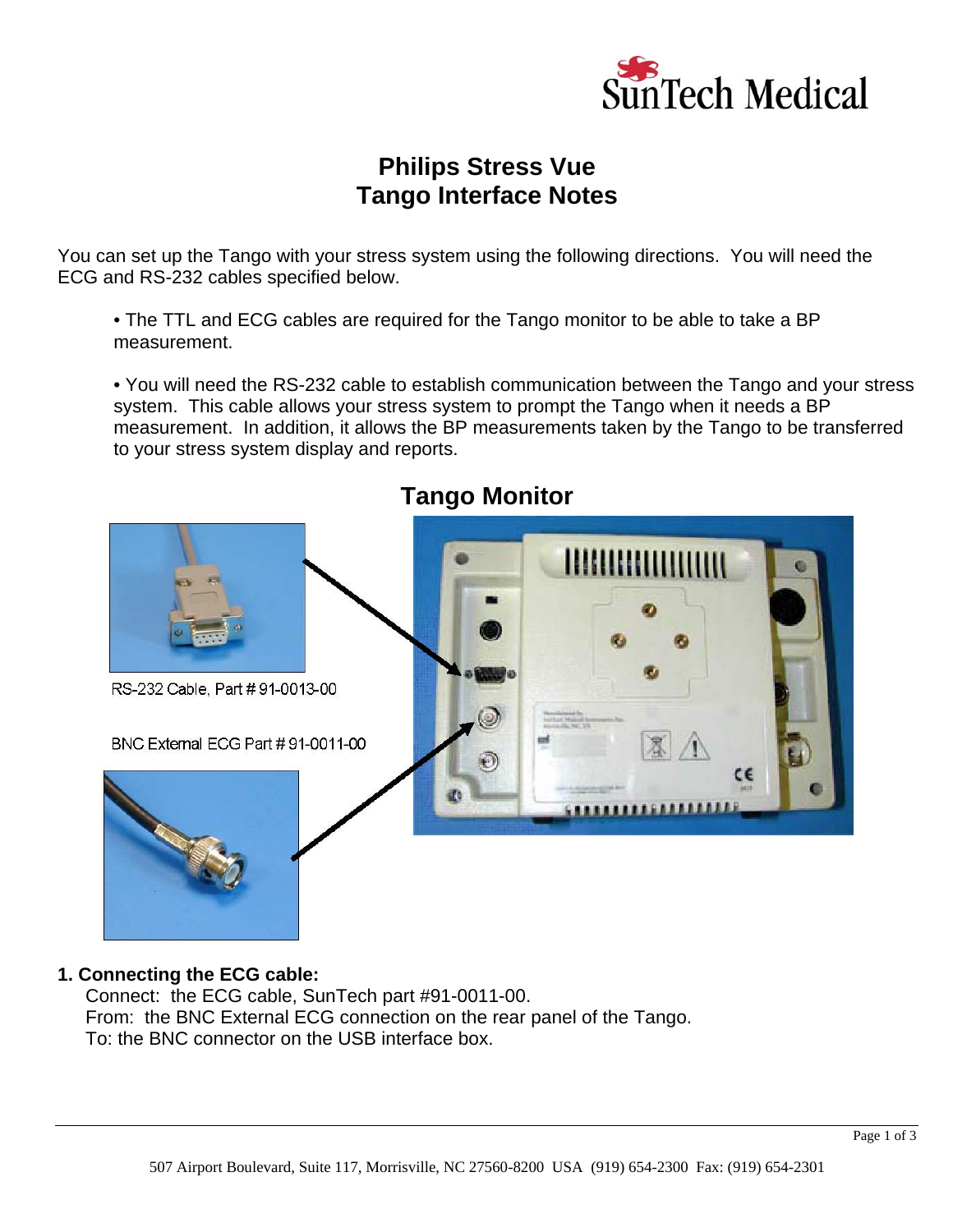



### **2. Connecting the RS-232 cable:**

Connect: the RS-232 cable, SunTech part #91-0013-00. From: the RS-232 connection on the rear panel of the Tango. To: the COM 2 port on the back of the Stress Vue.

#### **3**. **Setting up the Tango monitor:**

- a. When the main screen is displayed, press the **MENU** button. You should be in the **MAIN MENU**. Use the UP or DOWN arrows, go to **UTILITIES**. Press the **SELECT** button.
- b. Use the UP or DOWN arrow buttons to highlight **DEVICE**. Press the **MENU** button once. Use UP or DOWN arrows until **SUNTECH** is highlighted and press the **SELECT** button to confirm the choice. Now choose **ECG TRIGGER** and set it to **DIGITAL**↑.
- c. Use UP or DOWN arrows to select **EXIT** twice to return to the operating screen.

#### **4**. **Setting up the stress system:**

- a. Select **Configure**.
- b. Click on the **Exercise** tab.

USB Interface box with TTL Trigger